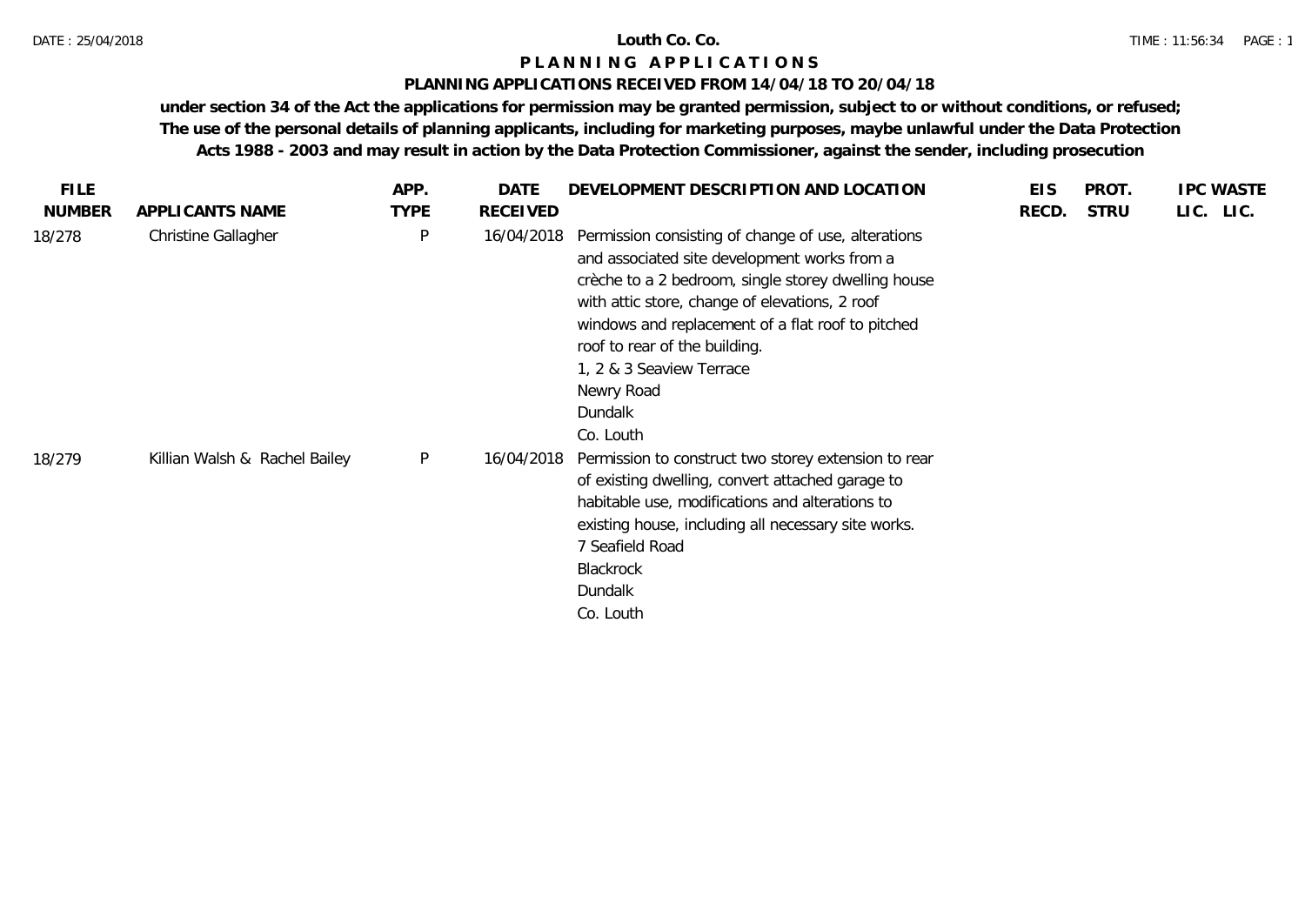### DATE : 25/04/2018 **Louth Co. Co.**

## **P L A N N I N G A P P L I C A T I O N S**

## **PLANNING APPLICATIONS RECEIVED FROM 14/04/18 TO 20/04/18**

| <b>FILE</b>   |                          | APP.         | <b>DATE</b>     | DEVELOPMENT DESCRIPTION AND LOCATION                                                                                                                                                                                                                                                                                                                                                                                                                                                                                                                                                                                                                                                                                                                                                                                                            | <b>EIS</b> | PROT.       | <b>IPC WASTE</b> |
|---------------|--------------------------|--------------|-----------------|-------------------------------------------------------------------------------------------------------------------------------------------------------------------------------------------------------------------------------------------------------------------------------------------------------------------------------------------------------------------------------------------------------------------------------------------------------------------------------------------------------------------------------------------------------------------------------------------------------------------------------------------------------------------------------------------------------------------------------------------------------------------------------------------------------------------------------------------------|------------|-------------|------------------|
| <b>NUMBER</b> | APPLICANTS NAME          | <b>TYPE</b>  | <b>RECEIVED</b> |                                                                                                                                                                                                                                                                                                                                                                                                                                                                                                                                                                                                                                                                                                                                                                                                                                                 | RECD.      | <b>STRU</b> | LIC. LIC.        |
| 18/280        | Viaduct Developments Ltd | $\mathsf{P}$ | 17/04/2018      | Permission for 92 no. residential units, comprising 5<br>no. duplexes (4 no. 2-bed and 1 no. 3-bed), 44 no.<br>houses (26 no. 2-bed and 18 no. 3-bed) and 43 no.<br>apartments (15 no. 1-bed and 28 no. 2-bed);<br>closing of existing site entrance and creation of new<br>multi-modal entrance onto Newfoundwell road;<br>pedestrian and cyclist entrances onto Newfoundwell<br>Road and Bredin Street; landscaping; substation;<br>and all other ancillary site development works<br>including lighting, boundary treatments and services.<br>The northern boundary includes protected structure<br>DB- 400 (identified as a well) to which no works are<br>proposed.<br>Former 'Bridgeford Bar'<br>Bound by Newfoundwell Road, Bredin Street<br>Lands adjacent to the Dublin-Belfast railway line &<br>existing residences at Bredin Street |            |             |                  |
| 18/281        | Ciaran Dunne             | $\sf P$      | 18/04/2018      | and Newfoundwell Road, Drogheda, Co. Louth<br>Permission to construct 2 no. three-storey residential<br>blocks containing 8 no. dwelling units as follows; 4<br>no. 2-bedroom ground floor units, 4 no. 3-bedroom<br>duplex units over, all connected to existing services<br>and with all necessary ancillary site development<br>works.<br>Rivercourt<br>Rathmullen Road<br>Drogheda<br>Co. Louth                                                                                                                                                                                                                                                                                                                                                                                                                                             |            |             |                  |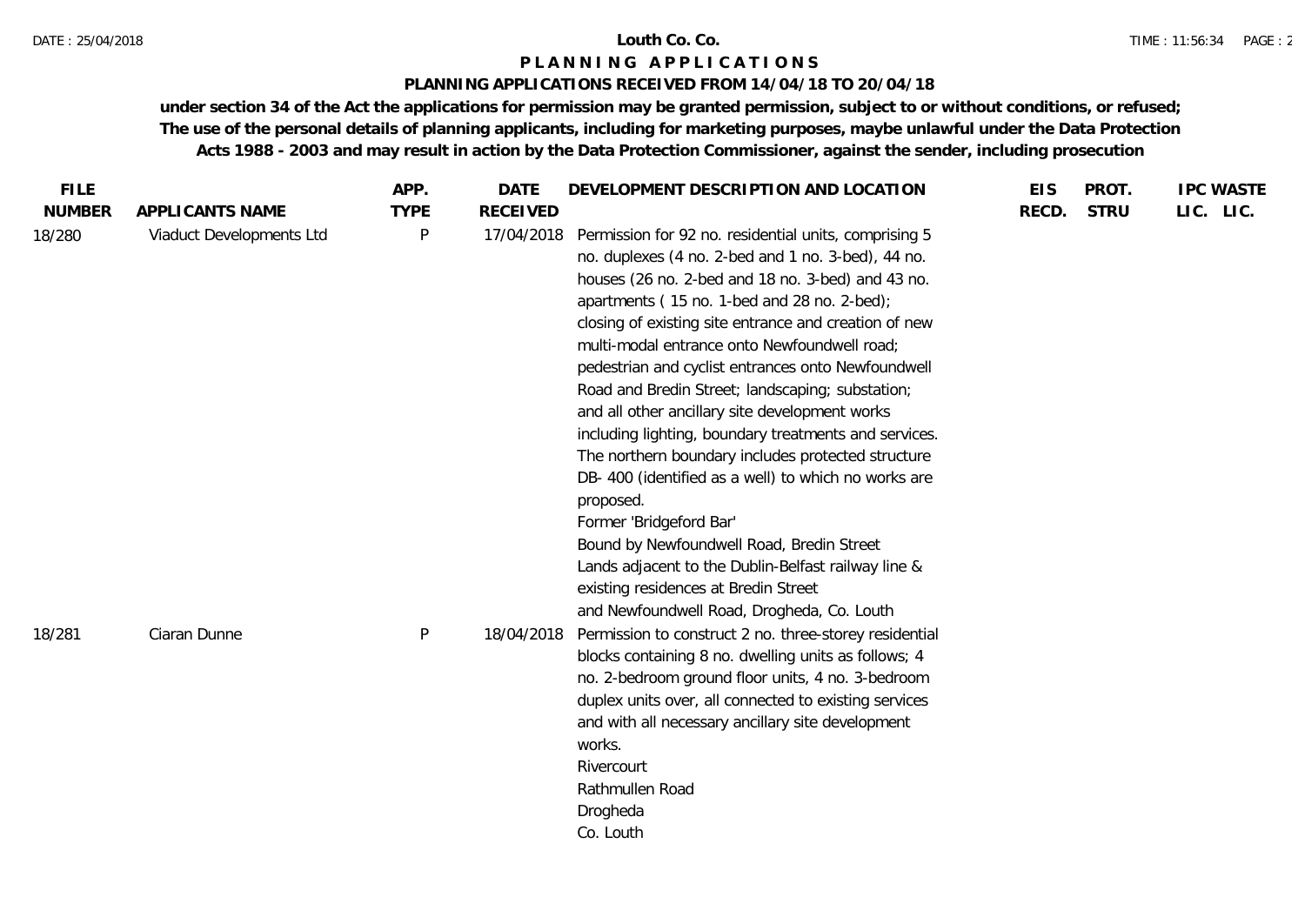## **PLANNING APPLICATIONS RECEIVED FROM 14/04/18 TO 20/04/18**

| <b>FILE</b>   |                           | APP.         | DATE            | DEVELOPMENT DESCRIPTION AND LOCATION                                                                                                                                                                                                                                                                                                                                                                                                                                                                                                                                                    | <b>EIS</b> | PROT.       | <b>IPC WASTE</b> |
|---------------|---------------------------|--------------|-----------------|-----------------------------------------------------------------------------------------------------------------------------------------------------------------------------------------------------------------------------------------------------------------------------------------------------------------------------------------------------------------------------------------------------------------------------------------------------------------------------------------------------------------------------------------------------------------------------------------|------------|-------------|------------------|
| <b>NUMBER</b> | APPLICANTS NAME           | <b>TYPE</b>  | <b>RECEIVED</b> |                                                                                                                                                                                                                                                                                                                                                                                                                                                                                                                                                                                         | RECD.      | <b>STRU</b> | LIC. LIC.        |
| 18/282        | Caoimhe Finegan           | $\mathsf{P}$ | 16/04/2018      | Permission to carry out alterations and extensions to<br>an existing two storey dwelling and all associated<br>site works. Modifications to the dwelling will consist<br>of the following; alterations to the front porch and<br>entranceway; alterations to the rear of the property<br>consisting of demolition of a rear single storey<br>extension, and the construction of a new two storey<br>extension; alterations to the existing rear garage<br>including partial demolition; and all associated<br>siteworks.<br>39 Cluan Enda<br>St. Alphonsus Road<br>Dundalk<br>Co. Louth |            |             |                  |
| 18/283        | Mark Jnr & Lorraine Ryder | R            | 18/04/2018      | Permission for the retetnion of an existing timber<br>building, temporarily as a residence during the<br>course of construction and permanently as a shed<br>and planning permission for a dwelling house, waste<br>water treatment system, percolation areas and all<br>associated site development works.<br>Tankardsrock<br>Kilkerly<br>Dundalk<br>Co. Louth                                                                                                                                                                                                                         |            |             |                  |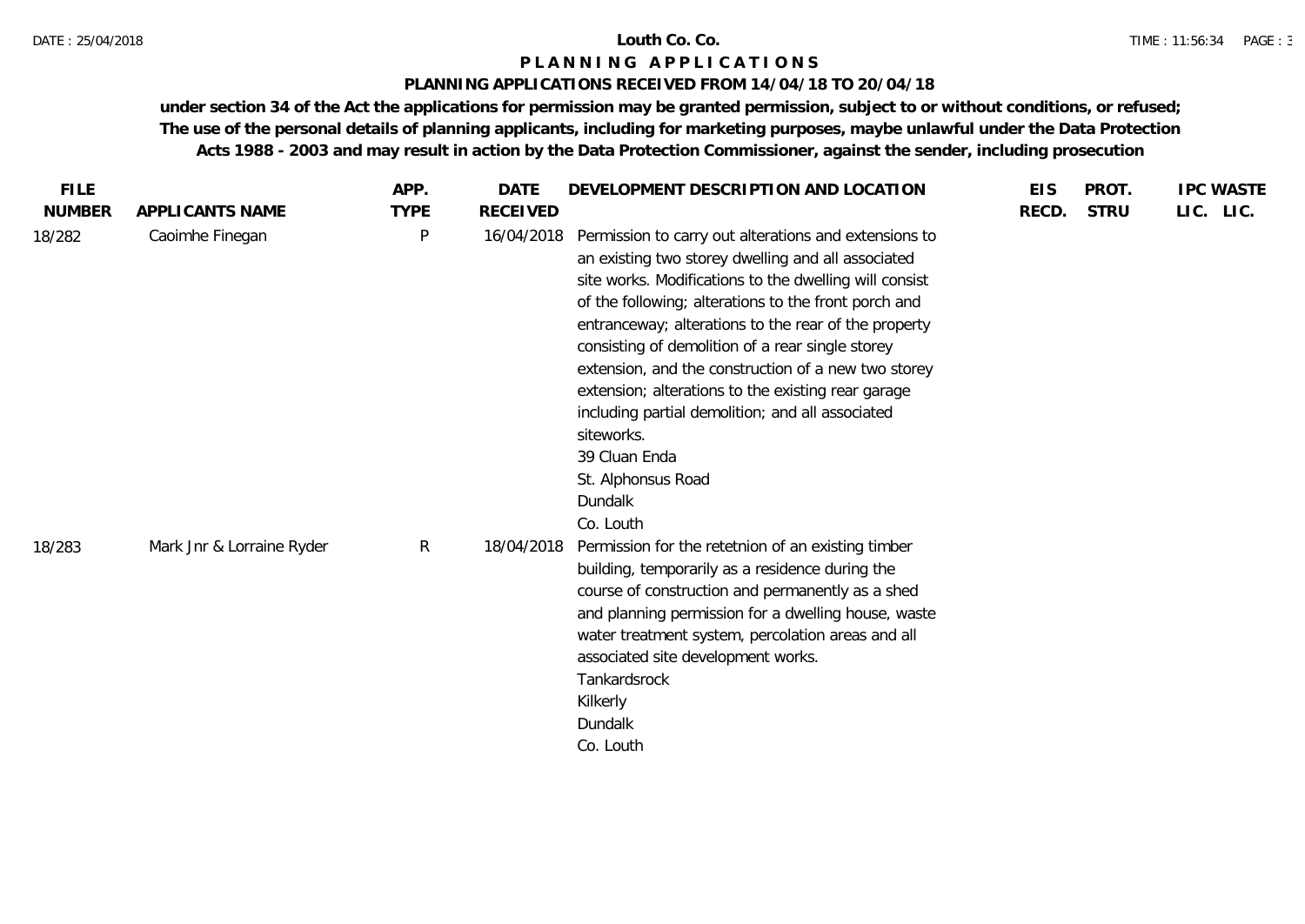## **PLANNING APPLICATIONS RECEIVED FROM 14/04/18 TO 20/04/18**

| <b>FILE</b>   |                                | APP.         | <b>DATE</b>     | DEVELOPMENT DESCRIPTION AND LOCATION                                                                                                                                                                                                                                                                                                                                                                                                                                                                                                                                                                                                                                                                                   | <b>EIS</b> | PROT.       | <b>IPC WASTE</b> |
|---------------|--------------------------------|--------------|-----------------|------------------------------------------------------------------------------------------------------------------------------------------------------------------------------------------------------------------------------------------------------------------------------------------------------------------------------------------------------------------------------------------------------------------------------------------------------------------------------------------------------------------------------------------------------------------------------------------------------------------------------------------------------------------------------------------------------------------------|------------|-------------|------------------|
| <b>NUMBER</b> | APPLICANTS NAME                | <b>TYPE</b>  | <b>RECEIVED</b> |                                                                                                                                                                                                                                                                                                                                                                                                                                                                                                                                                                                                                                                                                                                        | RECD.      | <b>STRU</b> | LIC. LIC.        |
| 18/284        | <b>Christy McGee</b>           | $\mathsf{P}$ | 18/04/2018      | Permission for a new frontage and signage to<br>existing offices and for all associated site works. The<br>development is listed as a protected structure in the<br>Dundalk and Environs Development Plan.<br>No.3 Crowe Street<br>Dundalk<br>Co. Louth                                                                                                                                                                                                                                                                                                                                                                                                                                                                |            |             |                  |
| 18/285        | <b>Greenore Port Unlimited</b> | $\mathsf{P}$ | 19/04/2018      | Permission for development will consist of an open<br>storage area of approximately 1.4 hectares (for the<br>storage of steel and port related cargoes) and a new<br>left-in only entrance off the R175 to serve the<br>proposed open storage area and adjacent open<br>storage areas. The proposed works will comprise<br>two stages, namely, (1) stripping of topsoil (c.<br>200mm) & construction of a berm (minimum<br>2000mm) along the eastern and western boundaries<br>and the construction of the new left-in only entrance<br>and (2) other ancillary site development works<br>including hard surfacing (maximum depth 400mm),<br>lighting and landscape works.<br>North of Panpak<br>Greenore<br>Co. Louth |            |             |                  |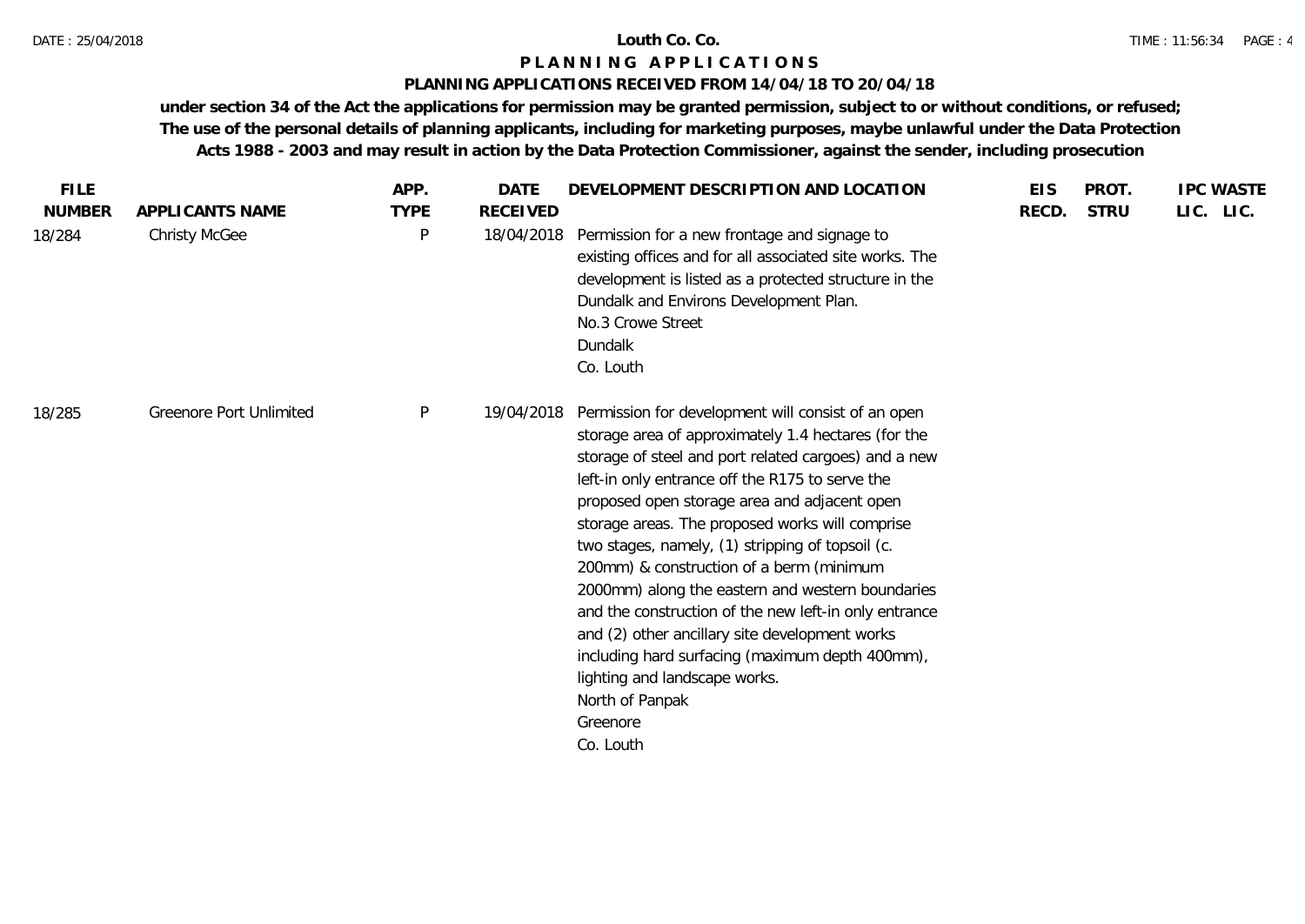## **PLANNING APPLICATIONS RECEIVED FROM 14/04/18 TO 20/04/18**

| <b>FILE</b>   |                       | APP.        | DATE       | DEVELOPMENT DESCRIPTION AND LOCATION                                                                                                                                                                                                                                                                                                                                                                                   | <b>EIS</b> | PROT.       | <b>IPC WASTE</b> |
|---------------|-----------------------|-------------|------------|------------------------------------------------------------------------------------------------------------------------------------------------------------------------------------------------------------------------------------------------------------------------------------------------------------------------------------------------------------------------------------------------------------------------|------------|-------------|------------------|
| <b>NUMBER</b> | APPLICANTS NAME       | <b>TYPE</b> | RECEIVED   |                                                                                                                                                                                                                                                                                                                                                                                                                        | RECD.      | <b>STRU</b> | LIC. LIC.        |
| 18/286        | Elaine Duffy          | $\circ$     | 19/04/2018 | Outline permission for one dwelling house,<br>connection to existing foul sewerage system and all<br>associated site works.<br>Dowdallshill<br>Dundalk<br>Co. Louth                                                                                                                                                                                                                                                    |            |             |                  |
| 18/287        | Jackie & Maura Callan | P           | 19/04/2018 | Permission for alterations to a previously approved<br>planning application granted planning permission<br>under planning ref. no. 17395. The alterations<br>include the revision of the proposed extension and<br>internal alterations to ground floor area. The<br>building is a protected structure within the Louth<br>County Development Plan 2015-2021 Ref. D444.<br>25 Linenhall Street<br>Dundalk<br>Co. Louth |            |             |                  |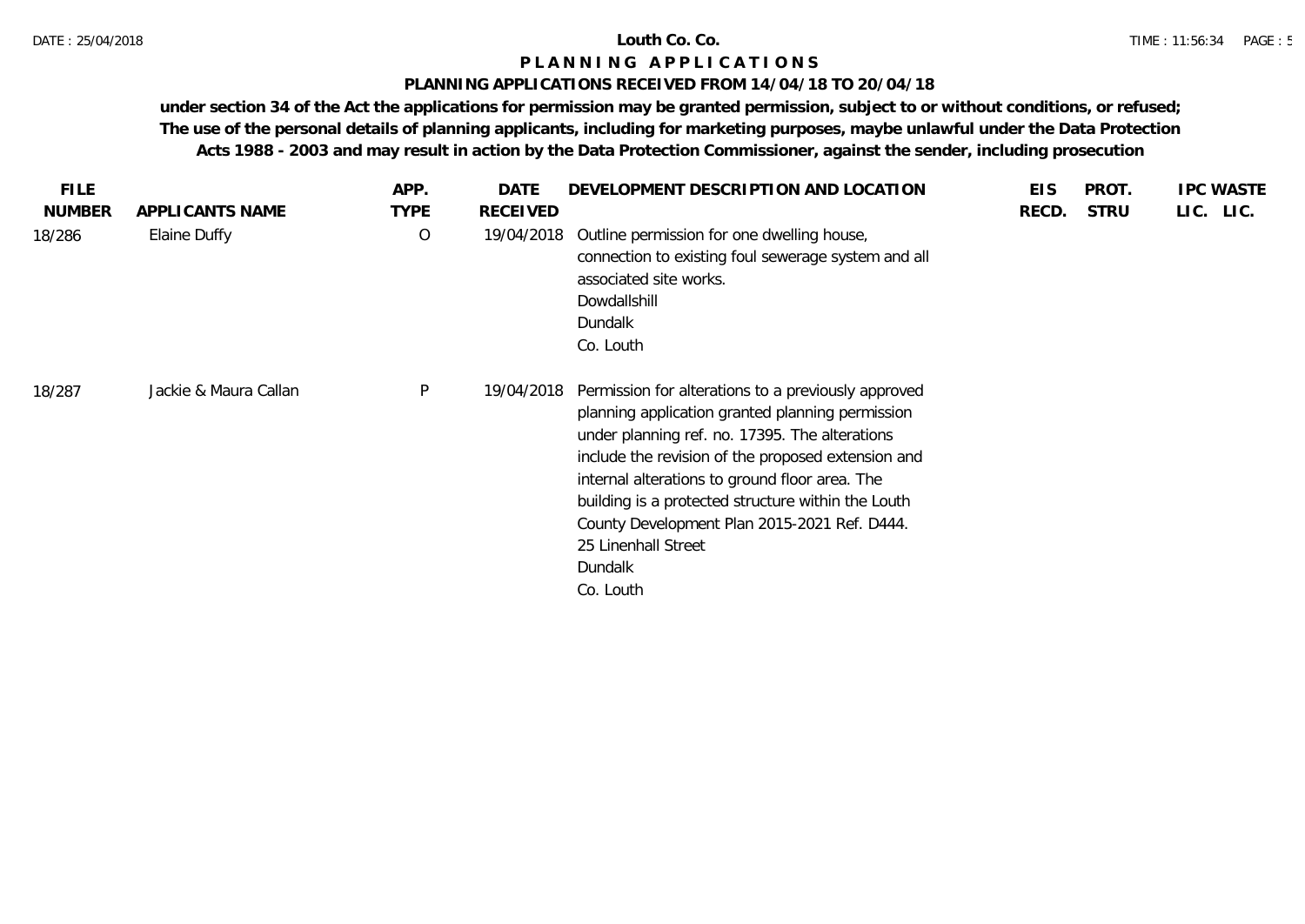## **PLANNING APPLICATIONS RECEIVED FROM 14/04/18 TO 20/04/18**

| <b>FILE</b>   |                 | APP.        | <b>DATE</b>     | DEVELOPMENT DESCRIPTION AND LOCATION                                                                                                                                                                                                                                                                                                                                                                                                                                                             | <b>EIS</b> | PROT.       | <b>IPC WASTE</b> |
|---------------|-----------------|-------------|-----------------|--------------------------------------------------------------------------------------------------------------------------------------------------------------------------------------------------------------------------------------------------------------------------------------------------------------------------------------------------------------------------------------------------------------------------------------------------------------------------------------------------|------------|-------------|------------------|
| <b>NUMBER</b> | APPLICANTS NAME | <b>TYPE</b> | <b>RECEIVED</b> |                                                                                                                                                                                                                                                                                                                                                                                                                                                                                                  | RECD.      | <b>STRU</b> | LIC. LIC.        |
| 18/288        | Shane Agnew     | P           | 19/04/2018      | Permission for amendments to planning reference<br>No. 1747 granted for 12 No. Semi-detached<br>dwellings and access road, connection to sewer and<br>existing surface water drains. The amendments are<br>as follows, 1) To raise the floor levels of house No.s<br>7, 8, 9, 10, 11, & 12 (to aid the gravity fall into<br>public sewer) and to relocate the side site boundary<br>to house No.12 ( to facilitate underground ESB<br>cables)<br>Hamilton<br>Rock Road<br>Blackrock<br>Co. louth |            |             |                  |
| 18/289        | William Elvin   | R           | 19/04/2018      | Permission for the retention and completion of a<br>two-storey type extension to the rear of the dwelling<br>house which includes a kitchen-dining, living area at<br>ground floor level and a bedroom at first floor level.<br>The rentention and completion of a single storey<br>extension to the rear of the property which includes<br>a utility room and all associated site development<br>works.<br>Rampark<br>Jenkinstown<br>Co. Louth                                                  |            |             |                  |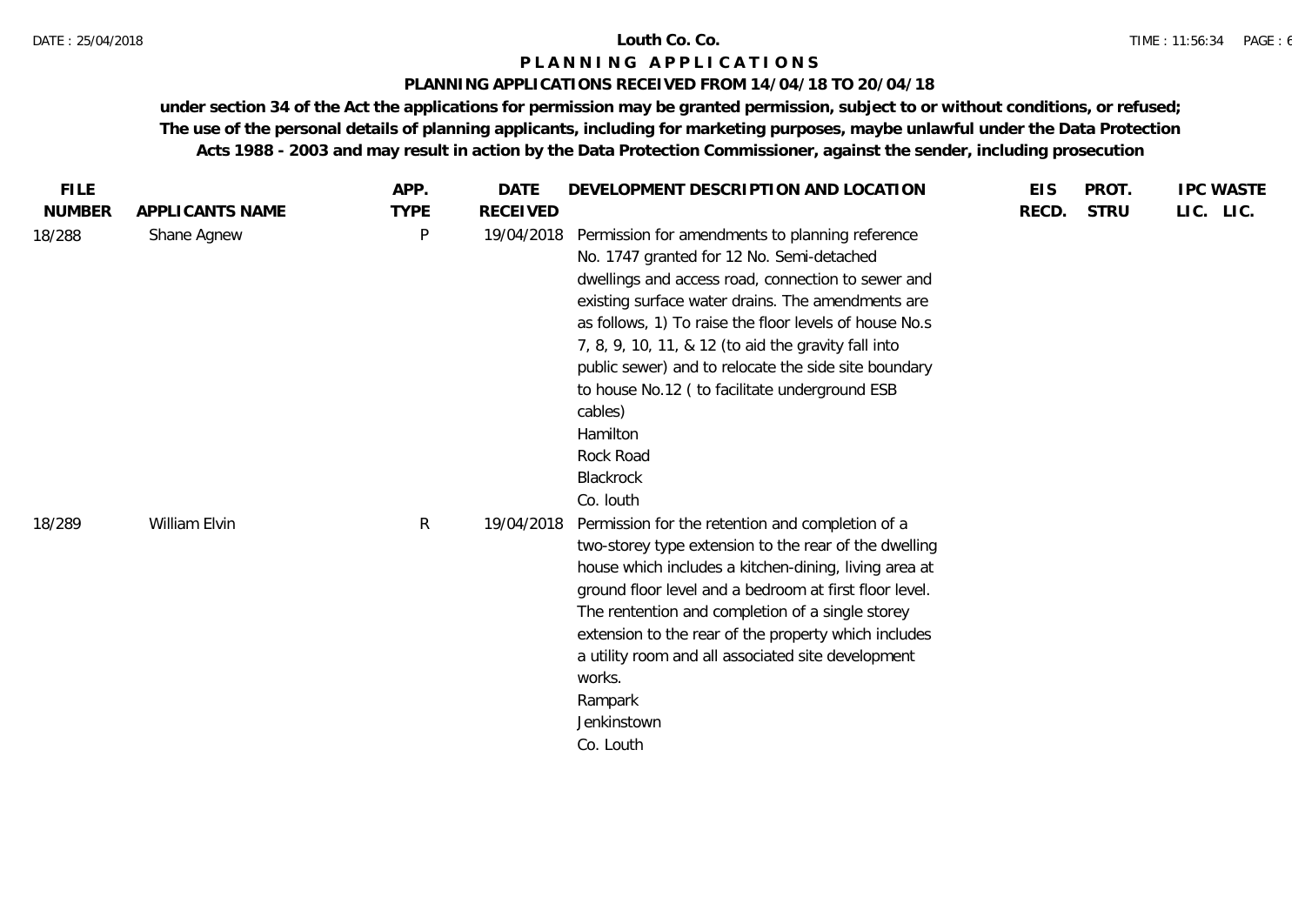## **PLANNING APPLICATIONS RECEIVED FROM 14/04/18 TO 20/04/18**

| <b>FILE</b>   |                    | APP.        | <b>DATE</b> | DEVELOPMENT DESCRIPTION AND LOCATION                                                                                                                                                                                                                                                                                               | <b>EIS</b> | PROT.       | <b>IPC WASTE</b> |
|---------------|--------------------|-------------|-------------|------------------------------------------------------------------------------------------------------------------------------------------------------------------------------------------------------------------------------------------------------------------------------------------------------------------------------------|------------|-------------|------------------|
| <b>NUMBER</b> | APPLICANTS NAME    | <b>TYPE</b> | RECEIVED    |                                                                                                                                                                                                                                                                                                                                    | RECD.      | <b>STRU</b> | LIC. LIC.        |
| 18/290        | Niall Mooney       | P           | 19/04/2018  | Permission for the construction of a two-storey<br>extension to the side of dwelling house and all<br>associated site development works.<br>31 Glenwood<br>Dublin Road<br>Dundalk<br>Co. Louth                                                                                                                                     |            |             |                  |
| 18/291        | Albert Murray      | ${\sf P}$   | 20/04/2018  | Permission for proposed single storey extension to<br>the rear of existing dwelling house and domestic<br>store/outbuilding incorporating a granny flat, works<br>will include demolition of part of the rear domestic<br>store/outbuilding and all other associated site works.<br>Begrath<br>Tullyallen<br>Drogheda<br>Co. Louth |            |             |                  |
| 18/292        | Gary & Eavan Doyle | P           | 20/04/2018  | Permission requested for new two-storey extension<br>to eastern side of existing two-storey dwelling house<br>along with associated internal alterations and<br>siteworks.<br>21 Cedarfield<br>Drogheda<br>Co. Louth                                                                                                               |            |             |                  |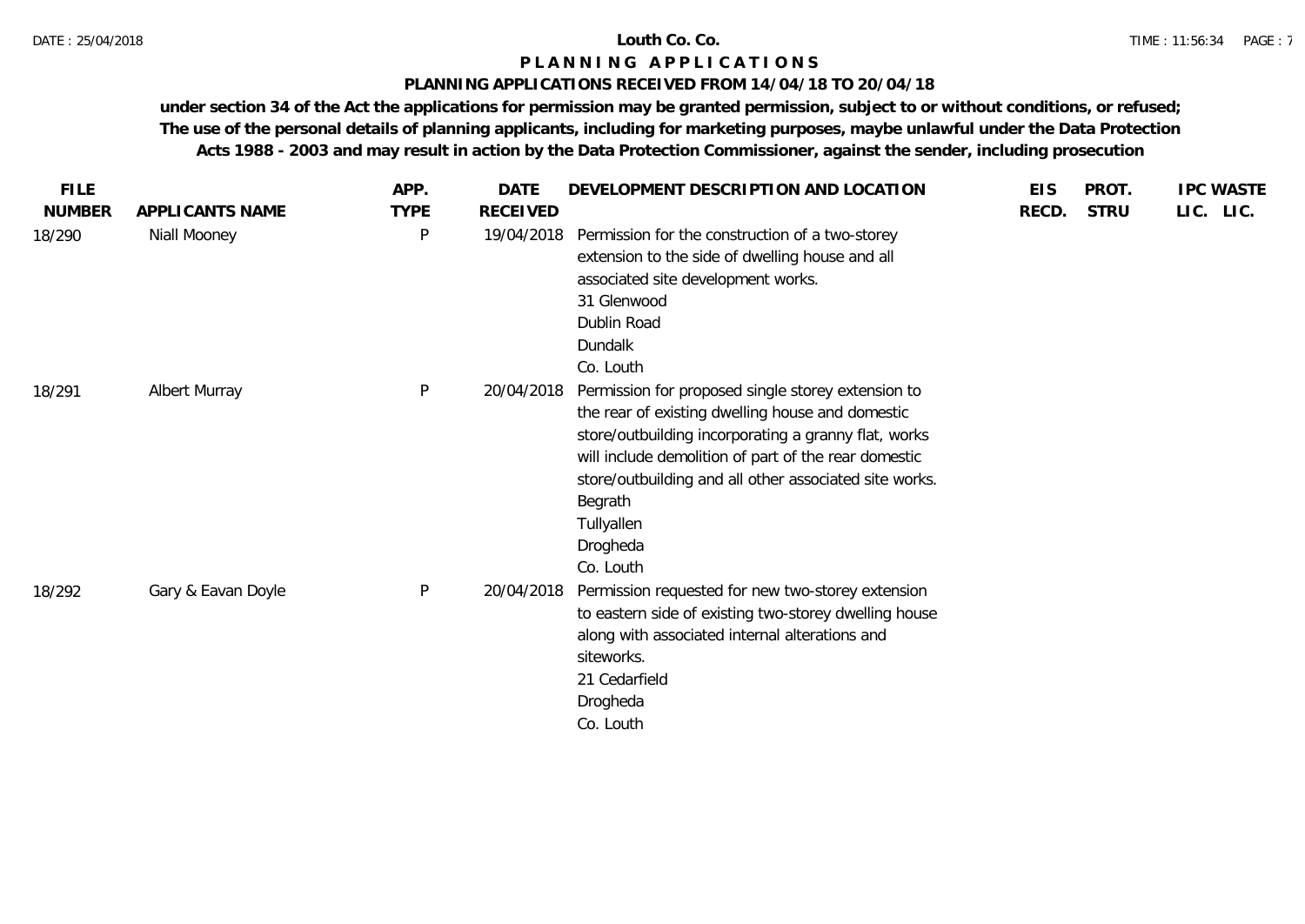## **PLANNING APPLICATIONS RECEIVED FROM 14/04/18 TO 20/04/18**

| <b>FILE</b>   |                        | APP.        | <b>DATE</b>     | DEVELOPMENT DESCRIPTION AND LOCATION                                                                                                                                                                                                                                                                                                                                                                                                       | <b>EIS</b> | PROT.       | <b>IPC WASTE</b> |
|---------------|------------------------|-------------|-----------------|--------------------------------------------------------------------------------------------------------------------------------------------------------------------------------------------------------------------------------------------------------------------------------------------------------------------------------------------------------------------------------------------------------------------------------------------|------------|-------------|------------------|
| <b>NUMBER</b> | APPLICANTS NAME        | <b>TYPE</b> | <b>RECEIVED</b> |                                                                                                                                                                                                                                                                                                                                                                                                                                            | RECD.      | <b>STRU</b> | LIC. LIC.        |
| 18/293        | John Connolly          | P           | 20/04/2018      | Permission to demolish part of the rear and side of<br>the existing dwelling and the construction of a storey<br>and a half extension to the rear of the existing<br>dwelling with a new single storey entrance block,<br>new packaged waste water treatment system and<br>soil polishing filter, together with all ancillary<br>internal and external refurbishment works and all<br>associated works.<br>Roodstown<br>Ardee<br>Co. Louth |            |             |                  |
| 18/294        | <b>Fitz Scientific</b> | P           | 20/04/2018      | The development will consist of the following: 1.<br>Proposed internal alterations and subdivision to<br>existing building. 2. New first floor. 3. Alterations to<br>building elevations including new windows to first<br>floor. 4. New signage to front & side elevations. 5.<br>All associated site works.<br>Unit 1 Boyne Business Park<br>Newtownstalaban<br>Drogheda<br>Co. Louth                                                    |            |             |                  |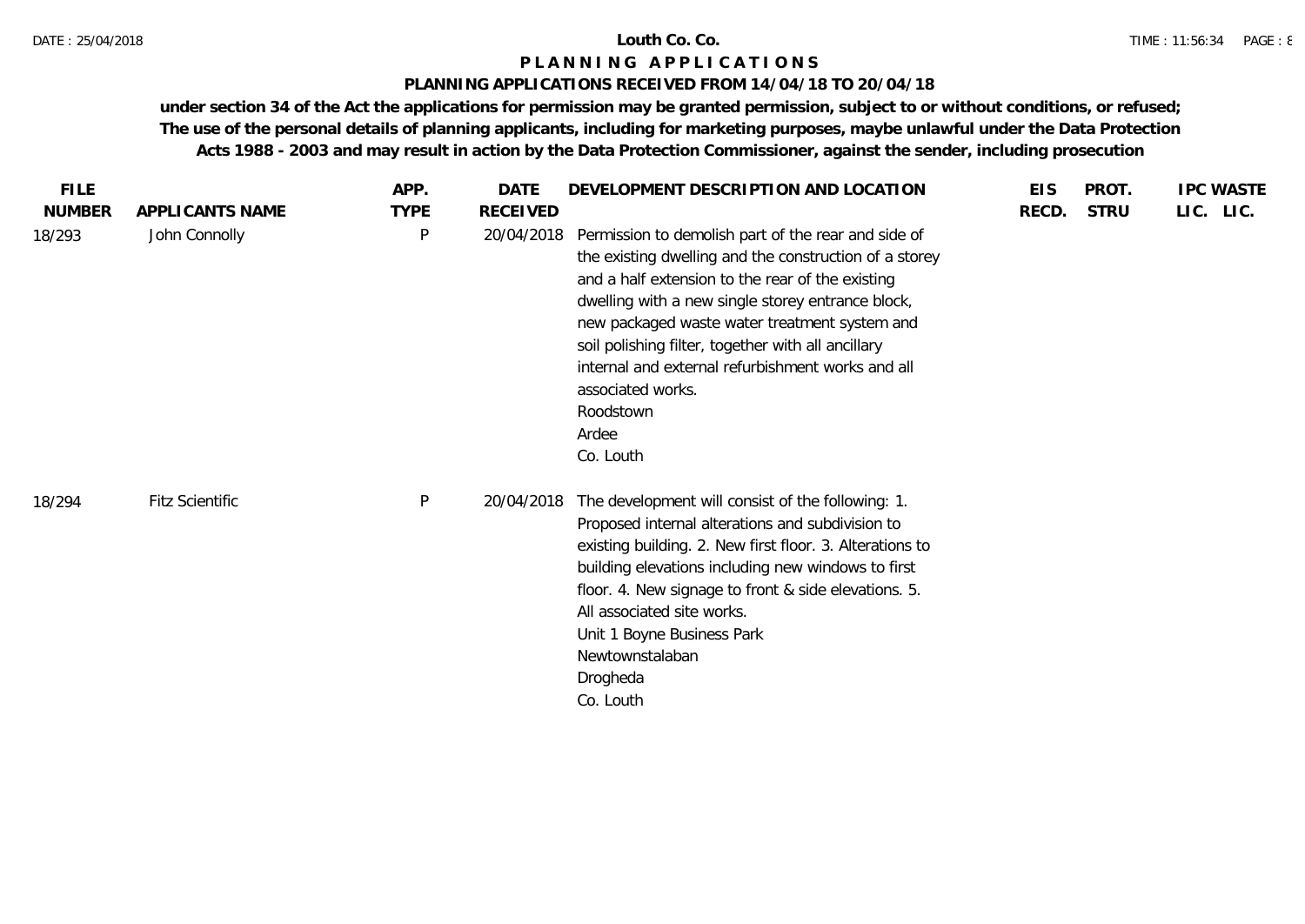## **PLANNING APPLICATIONS RECEIVED FROM 14/04/18 TO 20/04/18**

| <b>FILE</b>   |                 | APP.         | DATE            | DEVELOPMENT DESCRIPTION AND LOCATION                                                                                                                                                                                                                                                                                                                                                                        | <b>EIS</b> | PROT.       | <b>IPC WASTE</b> |
|---------------|-----------------|--------------|-----------------|-------------------------------------------------------------------------------------------------------------------------------------------------------------------------------------------------------------------------------------------------------------------------------------------------------------------------------------------------------------------------------------------------------------|------------|-------------|------------------|
| <b>NUMBER</b> | APPLICANTS NAME | <b>TYPE</b>  | <b>RECEIVED</b> |                                                                                                                                                                                                                                                                                                                                                                                                             | RECD.      | <b>STRU</b> | LIC. LIC.        |
| 18/295        | Sean Wakely     | $\mathsf{P}$ | 20/04/2018      | Permission for alterations to a previously granted<br>planning permission ref: 17954; A 2 - storey / single<br>dwelling house, a domestic garage, a waste water<br>treatment system, a new site entrance and all<br>associated site works. The alterations include: a.<br>Revised dwelling details. b. Revised site plan and<br>associated site works.<br>Drumgar / Edenaquin Louth<br>Dundalk<br>Co. Louth |            |             |                  |
| 18/296        | Mick McGuinness | $\mathsf{P}$ | 20/04/2018      | Permission sought for rear extension to dwelling and<br>all associated site works.<br>Ardee Street<br>Collon<br>Co. Louth                                                                                                                                                                                                                                                                                   |            |             |                  |
| 18/297        | Alan Murphy     | $\mathsf{P}$ | 20/04/2018      | Permission sought for rear and side extension and<br>front porch extension to existing dwelling including<br>all associated site works.<br>3 Dundalk Road<br>Dunleer<br>Co. Louth                                                                                                                                                                                                                           |            |             |                  |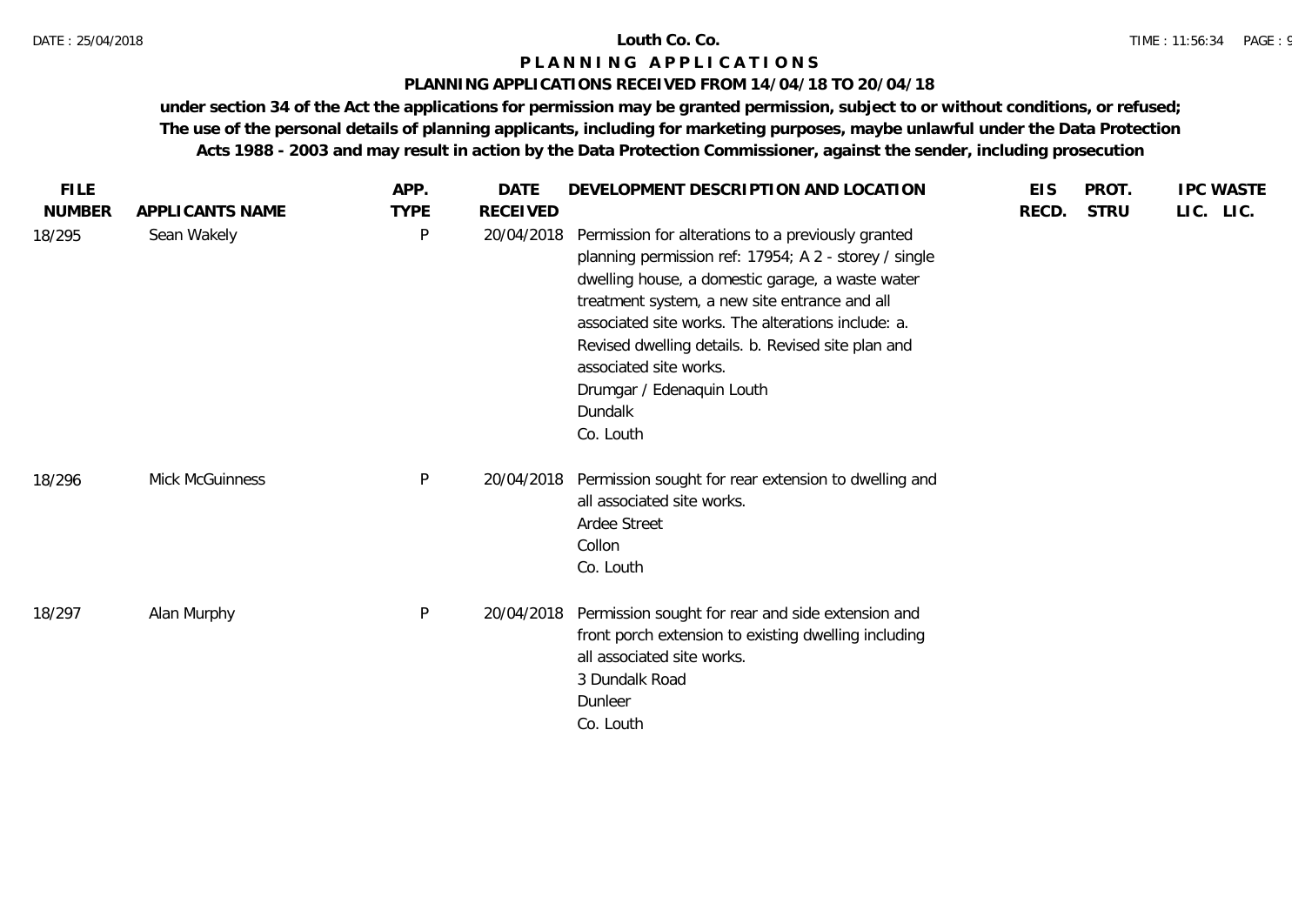### **PLANNING APPLICATIONS RECEIVED FROM 14/04/18 TO 20/04/18**

| <b>FILE</b>   |                                          | APP.        | <b>DATE</b>     | DEVELOPMENT DESCRIPTION AND LOCATION                                                                                                                                                                                                                      | <b>EIS</b> | PROT.       | <b>IPC WASTE</b> |
|---------------|------------------------------------------|-------------|-----------------|-----------------------------------------------------------------------------------------------------------------------------------------------------------------------------------------------------------------------------------------------------------|------------|-------------|------------------|
| <b>NUMBER</b> | APPLICANTS NAME                          | <b>TYPE</b> | <b>RECEIVED</b> |                                                                                                                                                                                                                                                           | RECD.      | <b>STRU</b> | LIC. LIC.        |
| 18/298        | Mark Lennon & Christina<br>George-Lennon | P           | 20/04/2018      | Permission for a development consisting of a dormer<br>style extension to the side, internal alterations and<br>associated site works.<br>The Valley<br>Fane Valley<br>Allardstown, Knockbridge<br>Co. Louth                                              |            |             |                  |
| 18/299        | Donal & Gráinne Keating                  | E           | 20/04/2018      | Extension of Duration parent ref: 13/520039 -<br>Permission for two storey extension to the rear of<br>existing house, new porch, changes to elevations &<br>associated site works.<br>2 Park View<br>Dundalk<br>Co. Louth                                |            |             |                  |
| 18/300        | Mark Soraghan                            | P           | 20/04/2018      | Permission for development will consist of new two<br>storey dwelling, attached garage, waste water<br>treatment system associated percolation area,<br>entrance, driveway and all associated site works.<br>Tates & Currans Park<br>Dundalk<br>Co. Louth |            |             |                  |